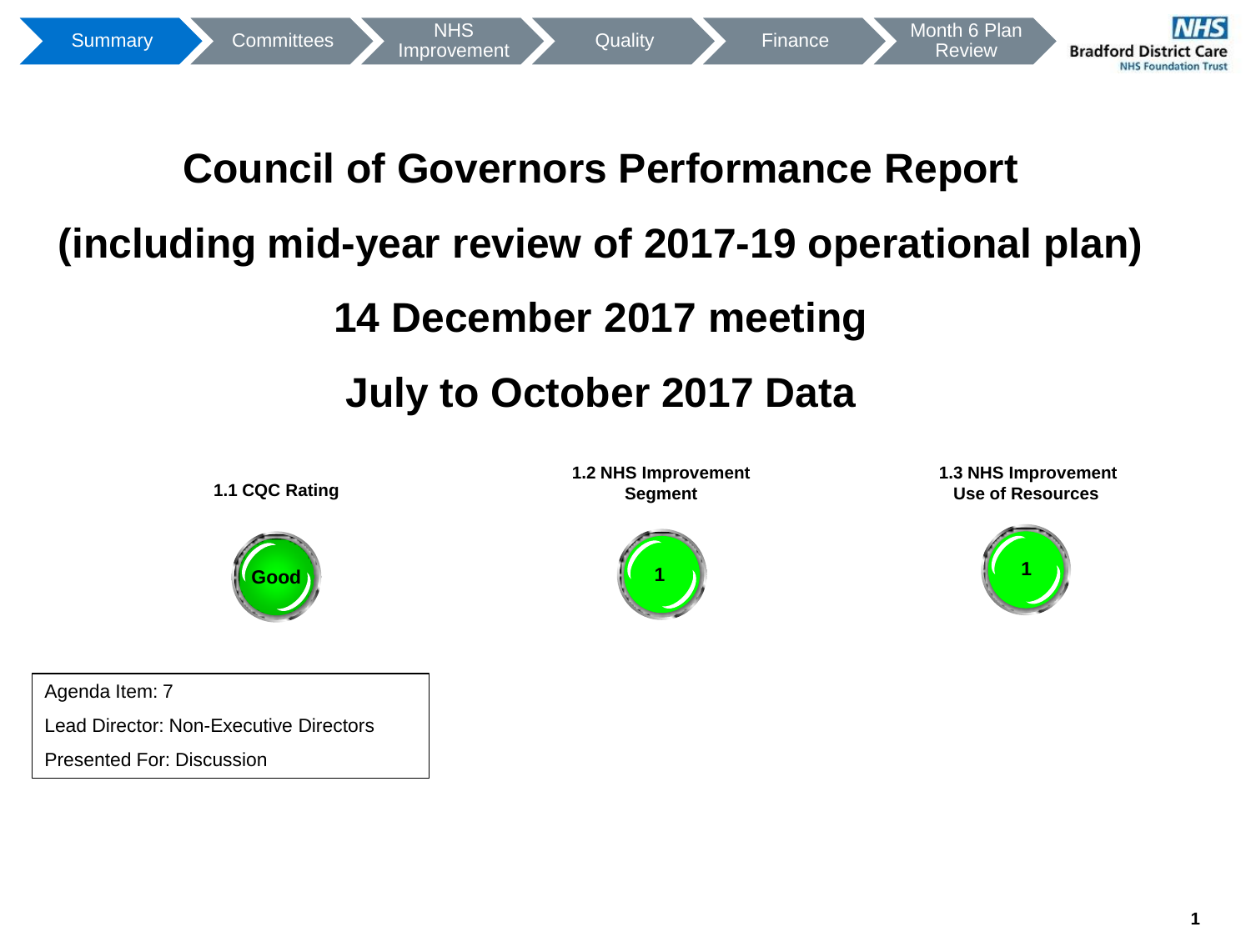| Summary            | <b>NHS</b><br>Month 6 Plan<br>Quality<br><b>Committees</b><br>Finance<br>Improvement<br><b>Review</b><br><b>Bradford District Care</b>                                                                                              | <b>NHS</b><br><b>NHS Foundation Trust</b> |  |  |  |  |  |  |  |  |  |  |  |
|--------------------|-------------------------------------------------------------------------------------------------------------------------------------------------------------------------------------------------------------------------------------|-------------------------------------------|--|--|--|--|--|--|--|--|--|--|--|
|                    | The purpose of this Performance Report is to assist the Council of Governors in seeking assurance against the Trust's performance<br>and progress in delivery of a broad range of key targets and indicators.                       |                                           |  |  |  |  |  |  |  |  |  |  |  |
|                    | <b>Key Highlights</b>                                                                                                                                                                                                               | <b>Slides</b>                             |  |  |  |  |  |  |  |  |  |  |  |
|                    | <b>NHS Improvement Indicators</b>                                                                                                                                                                                                   |                                           |  |  |  |  |  |  |  |  |  |  |  |
| <b>Assurance</b>   | NHS Improvement indicators have been met for July to October 2017, for those indicators where final data is                                                                                                                         | $7 - 8$                                   |  |  |  |  |  |  |  |  |  |  |  |
|                    | available. In many areas the Trust's performance is higher than the national benchmark.                                                                                                                                             |                                           |  |  |  |  |  |  |  |  |  |  |  |
| <b>Information</b> | In November 2017, NHS Improvement published the updated Single Oversight Framework, including changes to                                                                                                                            |                                           |  |  |  |  |  |  |  |  |  |  |  |
|                    | some of the metrics used to identify trusts' support needs. The Integrated Performance Report will be amended to<br>reflect the updated Single Oversight Framework for the December 2017 Board meeting.                             |                                           |  |  |  |  |  |  |  |  |  |  |  |
| <b>Quality</b>     |                                                                                                                                                                                                                                     |                                           |  |  |  |  |  |  |  |  |  |  |  |
| <b>Exceptions</b>  | There were a higher than average number of serious incidents recorded during September. This will be monitored                                                                                                                      | 9                                         |  |  |  |  |  |  |  |  |  |  |  |
|                    | by the Quality & Safety Committee.                                                                                                                                                                                                  |                                           |  |  |  |  |  |  |  |  |  |  |  |
| <b>Information</b> | • Mandatory training, information governance training, appraisal rates and labour turnover have improved since the                                                                                                                  | 11                                        |  |  |  |  |  |  |  |  |  |  |  |
|                    | report to the July Council of Governors meeting.                                                                                                                                                                                    |                                           |  |  |  |  |  |  |  |  |  |  |  |
|                    | • The Board has reviewed the current workforce targets. In light of the Grenfell Towers tragedy, the Board has<br>decided to increase the mandatory fire training compliance rate from 80% to 95% by 31 March 2018;                 |                                           |  |  |  |  |  |  |  |  |  |  |  |
|                    | Other changes to workforce targets will be brought in during 2018/19. The completion of appraisals will rise to 90%                                                                                                                 |                                           |  |  |  |  |  |  |  |  |  |  |  |
|                    | and all other mandatory training targets will increase to 95%.                                                                                                                                                                      |                                           |  |  |  |  |  |  |  |  |  |  |  |
|                    | <b>Finance</b>                                                                                                                                                                                                                      |                                           |  |  |  |  |  |  |  |  |  |  |  |
| <b>Assurance</b>   | • Control Total Performance - 2017/18 Performance: Surplus/(Deficit) Position: A year to date surplus of                                                                                                                            | 12                                        |  |  |  |  |  |  |  |  |  |  |  |
|                    | £1,203k is £1,876k ahead of the planned deficit of (£665k). This provides mitigation for Commissioning for Quality                                                                                                                  |                                           |  |  |  |  |  |  |  |  |  |  |  |
|                    | and Innovation (CQUIN) requirements and cost improvement plans (CIPs) that are profiled to deliver in the latter<br>part of the financial year. CIP delivery remains challenging and the Finance, Business and Investment Committee |                                           |  |  |  |  |  |  |  |  |  |  |  |
|                    | is ensuring ongoing regular focus on schemes that require substitution. The Trust forecasts meeting a 2017/18                                                                                                                       |                                           |  |  |  |  |  |  |  |  |  |  |  |
|                    | Control Total of £826k surplus to access £752k Sustainability and Transformation Funding and deliver a £1,578k                                                                                                                      |                                           |  |  |  |  |  |  |  |  |  |  |  |
|                    | composite surplus.                                                                                                                                                                                                                  |                                           |  |  |  |  |  |  |  |  |  |  |  |
| <b>Information</b> | The key focus now is on planning for 2018/19 where the position appears extremely challenging as a result of<br>Public Health funded contract reductions, de-commissioning and unfunded pay awards, Trust cost pressures and        |                                           |  |  |  |  |  |  |  |  |  |  |  |
|                    | uncertainty relating to the procurement of Community Dental Services.                                                                                                                                                               |                                           |  |  |  |  |  |  |  |  |  |  |  |
|                    |                                                                                                                                                                                                                                     |                                           |  |  |  |  |  |  |  |  |  |  |  |
|                    | <b>Summary and Recommendations</b>                                                                                                                                                                                                  |                                           |  |  |  |  |  |  |  |  |  |  |  |
|                    | The report shows good performance in July to October 2017, including further improvements in relation to appraisals, mandatory training and                                                                                         |                                           |  |  |  |  |  |  |  |  |  |  |  |
|                    | and information governance training compliance. Whilst year to date financial performance is good we anticipate elevated financial challenges                                                                                       |                                           |  |  |  |  |  |  |  |  |  |  |  |
|                    | in quarters 3 and 4 due to phasing of efficiencies and CQUIN targets.<br>Correlation of quality information (including patient experience and safety related measures), performance, finance, workforce and health and              |                                           |  |  |  |  |  |  |  |  |  |  |  |
|                    |                                                                                                                                                                                                                                     |                                           |  |  |  |  |  |  |  |  |  |  |  |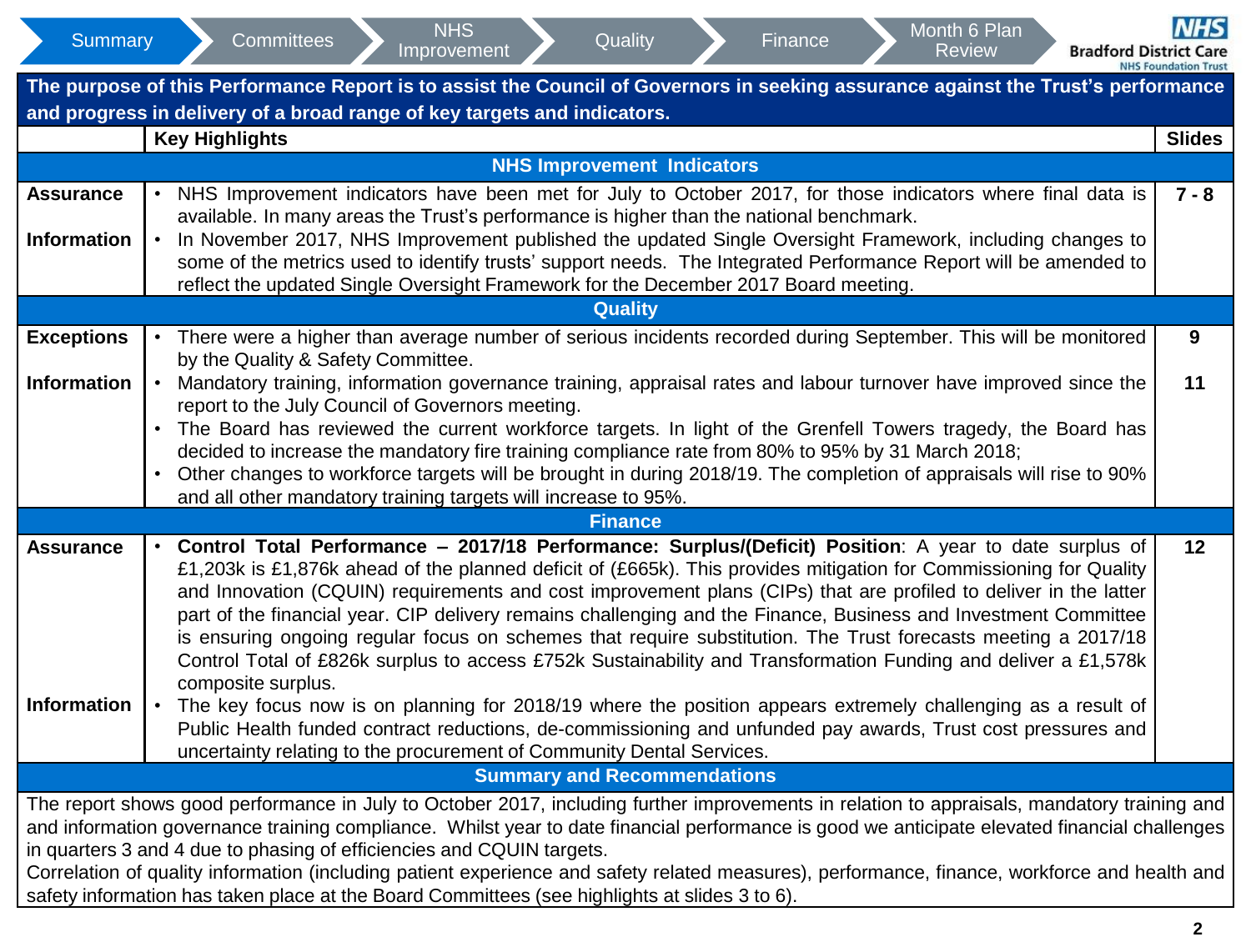| Summary                                 |                                     | <b>Committees</b>                        | <b>NHS</b><br>Improvement                       | Quality                                                                                                                                                                                    |                                                                                                                                                                                                     | Finance |  | Month 6 Plan<br><b>Review</b>                                                                                                                                                                                                                                                                                                                                                                                                                                                                                                                                                      | <b>Bradford District Care</b> | <b>NHS</b>                  |  |  |
|-----------------------------------------|-------------------------------------|------------------------------------------|-------------------------------------------------|--------------------------------------------------------------------------------------------------------------------------------------------------------------------------------------------|-----------------------------------------------------------------------------------------------------------------------------------------------------------------------------------------------------|---------|--|------------------------------------------------------------------------------------------------------------------------------------------------------------------------------------------------------------------------------------------------------------------------------------------------------------------------------------------------------------------------------------------------------------------------------------------------------------------------------------------------------------------------------------------------------------------------------------|-------------------------------|-----------------------------|--|--|
|                                         |                                     |                                          |                                                 | Finance, Business and Investment Committee (FBIC) - July to November 2017                                                                                                                  |                                                                                                                                                                                                     |         |  |                                                                                                                                                                                                                                                                                                                                                                                                                                                                                                                                                                                    |                               | <b>NHS Foundation Trust</b> |  |  |
| <b>Assurances</b>                       | $\bullet$<br>$\bullet$<br>$\bullet$ | and cyber security.                      |                                                 | continuing capital provision will be required to maintain progress.                                                                                                                        |                                                                                                                                                                                                     |         |  | The Trust envisages it will achieve the 2017/18 control but projects increasing challenges into 2018/19.<br>Action is being taken by the Executive Management Team to strengthen Information Management & Technology<br>The Trust's Environment and Energy targets are being met, although the re-setting of our benchmarks against mental<br>health (rather than community) trusts has provided more opportunity to target improvement. It was noted that                                                                                                                         |                               |                             |  |  |
| <b>Exceptions</b>                       | Issue:<br>Status:<br>Issue:         |                                          |                                                 | from the required £1.65m control total for 2018/19.<br>Full discussion is scheduled for the December meetings of FBIC and Board.<br>includes Bradford, Craven and Kirklees and Calderdale. |                                                                                                                                                                                                     |         |  | Detailed work is underway to develop the 2018/19 financial plan, considering cost pressures, plans to deliver Cost<br>Improvements and co-ordinate early Quality Impact Assessment of these. However current plans fall some way<br>NHS England is procuring a contract for delivery of Community Dental Services later this year, on a footprint that                                                                                                                                                                                                                             |                               |                             |  |  |
|                                         | Status:                             | December.                                |                                                 |                                                                                                                                                                                            |                                                                                                                                                                                                     |         |  | A paper regarding this contract has been prepared for consideration by the Board at its Private Board meeting in                                                                                                                                                                                                                                                                                                                                                                                                                                                                   |                               |                             |  |  |
|                                         | Issue:<br>Status:                   |                                          | expenditure caps for locums are being breached. | Yorkshire level to target an alternative medical bank to mitigate the problem.                                                                                                             |                                                                                                                                                                                                     |         |  | Challenges in relation to alternatives to medical locums for psychiatry remain and price/wage and overall<br>Action is being taken by the Medical Director to liaise with individual locums and by the Director of HR at West                                                                                                                                                                                                                                                                                                                                                      |                               |                             |  |  |
|                                         | Issue:<br>Status:                   |                                          | the Quality and Safety Committee for review.    |                                                                                                                                                                                            | Increases numbers of slips and falls within the Dementia unit were discussed.<br>The Committee was assured the fabric of the estate was not associated with the falls and the issue was referred to |         |  |                                                                                                                                                                                                                                                                                                                                                                                                                                                                                                                                                                                    |                               |                             |  |  |
|                                         | Issue:<br>Status:                   | council funded services.                 |                                                 | Further discussions are planned until the consultations close; in December and January.                                                                                                    |                                                                                                                                                                                                     |         |  | The Council has launched 2 public consultations that impact Trust provision. A Prevention and Early Years<br>Consultation proposes closer integration of council, children's centre and Trust provision to achieve significant<br>budget reductions. A separate Council Budget Consultation sets out the council's full detailed budget proposals<br>for the next 2 years 2018/19 and 2019/20. This incorporates the Early Years implications and proposals for all<br>A Private Board discussion is planned in December to consider the implications for services and next steps. |                               |                             |  |  |
|                                         | Issue:                              | substantially increased.                 |                                                 |                                                                                                                                                                                            |                                                                                                                                                                                                     |         |  | There is currently a significant over spend in relation to contracted interpreting services where demand has                                                                                                                                                                                                                                                                                                                                                                                                                                                                       |                               |                             |  |  |
|                                         | Status:                             | meeting.                                 |                                                 |                                                                                                                                                                                            |                                                                                                                                                                                                     |         |  | Actions are in train to develop service specific mitigations which may include telephone interpreting, where<br>appropriate. It was agreed that a project plan for reviewing the service should be brought to the January FBIC                                                                                                                                                                                                                                                                                                                                                     |                               |                             |  |  |
| <b>Exceptions</b><br>carried<br>forward | $\bullet$                           | and November 2017 meetings respectively. |                                                 |                                                                                                                                                                                            |                                                                                                                                                                                                     |         |  | Workforce Strategy - FBIC had planned to return to consider Medical Staff engagement and the Trust's Staff Survey.<br>However both were subsequently agreed as requiring full Board discussion and assurances were provided in October                                                                                                                                                                                                                                                                                                                                             |                               |                             |  |  |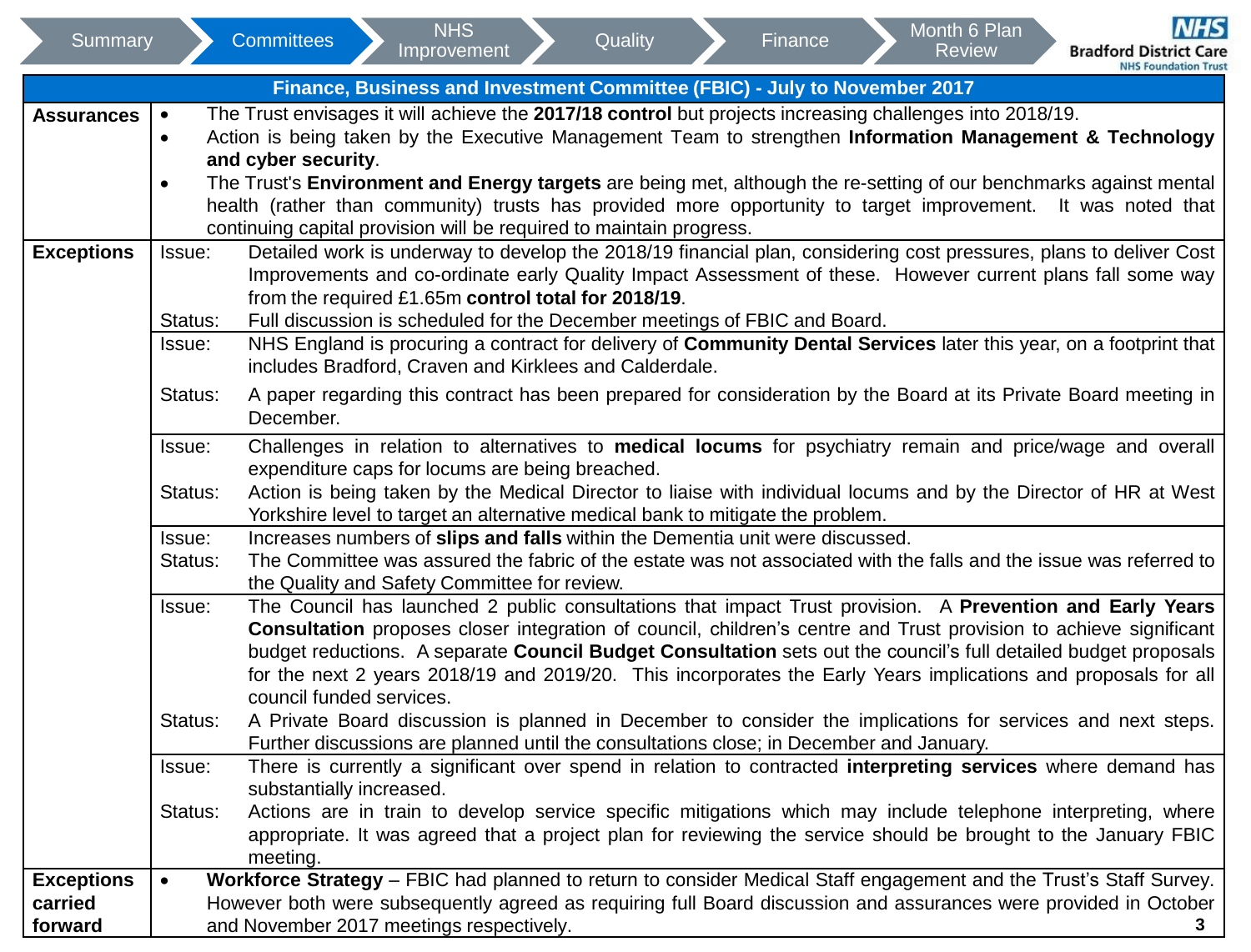|                    | Summary           |                        | <b>Committees</b>                                                                                                                                                                                                                                                                   | <b>NHS</b><br>Improvement | Quality                                        | Finance | Month 6 Plan<br><b>Review</b> |  | <b>NHS</b><br><b>Bradford District Care</b>                                                                                                                                                                                                                                                                                                                                                                                                                                                                                                                                                                                                                                                                    |
|--------------------|-------------------|------------------------|-------------------------------------------------------------------------------------------------------------------------------------------------------------------------------------------------------------------------------------------------------------------------------------|---------------------------|------------------------------------------------|---------|-------------------------------|--|----------------------------------------------------------------------------------------------------------------------------------------------------------------------------------------------------------------------------------------------------------------------------------------------------------------------------------------------------------------------------------------------------------------------------------------------------------------------------------------------------------------------------------------------------------------------------------------------------------------------------------------------------------------------------------------------------------------|
|                    |                   |                        |                                                                                                                                                                                                                                                                                     |                           | <b>Audit Committee - July to November 2017</b> |         |                               |  | <b>NHS Foundation Trust</b>                                                                                                                                                                                                                                                                                                                                                                                                                                                                                                                                                                                                                                                                                    |
|                    | <b>Assurances</b> | $\bullet$<br>$\bullet$ | Services, Safeguarding, CQC compliance and Management of telephony.<br>Regular updates were provide on counter-fraud activity, losses and special payments, and waivers of Standing Orders.<br>Board (completed in November).<br>and Committee terms of reference.<br>other trusts. |                           |                                                |         |                               |  | The Committee has received significant assurance reports from internal audit on the following issues: Serious incidents<br>and complaints, Quality and Safety Committee, Clinical Coding, Bank and Agency staff, the redesign of the Children's<br>The new General Data Protection Regulations (GDPR) will come into force during May 2018 and the Committee<br>requested these be reviewed by the Executive Management Team and that an assurance report be provided to the<br>A number of minor amendments were approved to the Trust's Standing Financial Instructions, Scheme of Delegation<br>The Committee also reviewed the work of the Freedom to Speak up Guardian (FTSUG) and how this compared with |
| carried<br>forward | <b>Exceptions</b> |                        | There are no outstanding exceptions.                                                                                                                                                                                                                                                |                           |                                                |         |                               |  |                                                                                                                                                                                                                                                                                                                                                                                                                                                                                                                                                                                                                                                                                                                |

|                              |                                                                                                                                                                                                                                                      | <b>Mental Health Legislation Committee - July to November 2017</b>                                                                                                                                                                |  |  |  |  |  |  |  |  |  |  |  |  |
|------------------------------|------------------------------------------------------------------------------------------------------------------------------------------------------------------------------------------------------------------------------------------------------|-----------------------------------------------------------------------------------------------------------------------------------------------------------------------------------------------------------------------------------|--|--|--|--|--|--|--|--|--|--|--|--|
| <b>Assurances</b>            |                                                                                                                                                                                                                                                      | The Committee scrutinised the use of <b>blanket restrictions</b> and was assured that each service user's personal needs                                                                                                          |  |  |  |  |  |  |  |  |  |  |  |  |
|                              |                                                                                                                                                                                                                                                      | were taken into account when applying restrictions at ward level.                                                                                                                                                                 |  |  |  |  |  |  |  |  |  |  |  |  |
|                              |                                                                                                                                                                                                                                                      | <b>Mental Capacity Act</b> specialists within District Nursing teams across the Trust have been identified and                                                                                                                    |  |  |  |  |  |  |  |  |  |  |  |  |
|                              | trained. Additionally, 30 members of staff within Mental Health and Learning Disability services have been trained to<br>support Mental Capacity Act issues at local team level. The Trust is one of only a few trusts nationally to have this level |                                                                                                                                                                                                                                   |  |  |  |  |  |  |  |  |  |  |  |  |
|                              |                                                                                                                                                                                                                                                      |                                                                                                                                                                                                                                   |  |  |  |  |  |  |  |  |  |  |  |  |
|                              |                                                                                                                                                                                                                                                      | of local knowledge and support for practitioners.                                                                                                                                                                                 |  |  |  |  |  |  |  |  |  |  |  |  |
| <b>Exceptions</b>            | Issue:                                                                                                                                                                                                                                               | There has been a decrease in Care Programme Approach compliance levels (down from 73.17% to 71.65%).                                                                                                                              |  |  |  |  |  |  |  |  |  |  |  |  |
|                              | Status:                                                                                                                                                                                                                                              | Steps are being taken to understand the factors contributing to this. The reasons for a decline in statutory<br>requirements relating to safeguarding will also be investigated. These issues will be monitored by the Committee. |  |  |  |  |  |  |  |  |  |  |  |  |
|                              | Issue:<br>Status:                                                                                                                                                                                                                                    | The results from the two unannounced CQC inspections of Mental Health wards were highlighted.<br>An update will be provided about the CQC inspection at the December Council of Governors meeting.                                |  |  |  |  |  |  |  |  |  |  |  |  |
|                              | Issue:                                                                                                                                                                                                                                               | The number of <b>Community Treatment Orders (CTOs)</b> has dropped following the sickness absence of a<br>Psychiatrist.                                                                                                           |  |  |  |  |  |  |  |  |  |  |  |  |
|                              | Status:                                                                                                                                                                                                                                              | This trend is likely to reverse as the replacement locum Psychiatrist has now spent sufficient time in the role to<br>develop the required level of understanding about each of the service users.                                |  |  |  |  |  |  |  |  |  |  |  |  |
| <b>Exceptions</b><br>carried |                                                                                                                                                                                                                                                      | There are no outstanding exceptions.                                                                                                                                                                                              |  |  |  |  |  |  |  |  |  |  |  |  |
| forward                      |                                                                                                                                                                                                                                                      |                                                                                                                                                                                                                                   |  |  |  |  |  |  |  |  |  |  |  |  |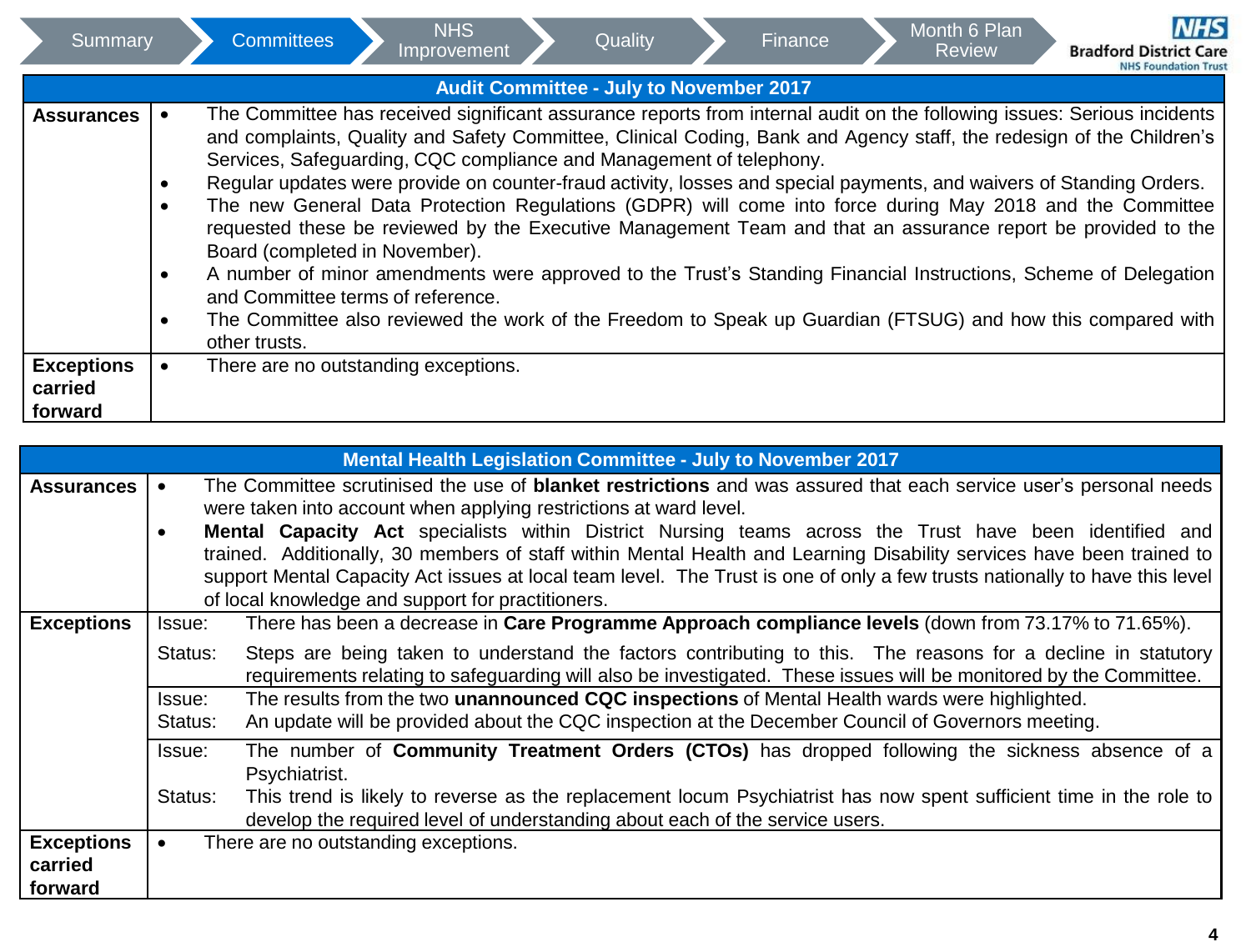| Summary           |                                                                                                                                                                                                                                                                                                                                                                                                | <b>Committees</b>                                                                                             | <b>NHS</b><br>Improvement                                             |  | Quality                                              |  | Finance |  | Month 6 Plan<br><b>Review</b>                                                                        | <b>NHS</b><br><b>Bradford District Care</b>                                                                                                                                                                                                    |  |  |  |  |  |
|-------------------|------------------------------------------------------------------------------------------------------------------------------------------------------------------------------------------------------------------------------------------------------------------------------------------------------------------------------------------------------------------------------------------------|---------------------------------------------------------------------------------------------------------------|-----------------------------------------------------------------------|--|------------------------------------------------------|--|---------|--|------------------------------------------------------------------------------------------------------|------------------------------------------------------------------------------------------------------------------------------------------------------------------------------------------------------------------------------------------------|--|--|--|--|--|
|                   |                                                                                                                                                                                                                                                                                                                                                                                                |                                                                                                               |                                                                       |  |                                                      |  |         |  |                                                                                                      | <b>NHS Foundation Trust</b>                                                                                                                                                                                                                    |  |  |  |  |  |
|                   |                                                                                                                                                                                                                                                                                                                                                                                                |                                                                                                               |                                                                       |  | Quality and Safety Committee - July to November 2017 |  |         |  |                                                                                                      |                                                                                                                                                                                                                                                |  |  |  |  |  |
| <b>Assurances</b> | $\bullet$                                                                                                                                                                                                                                                                                                                                                                                      |                                                                                                               |                                                                       |  |                                                      |  |         |  |                                                                                                      | An action plan is in progress to minimise pressure on the SPA service and to optimise successful transfers and transfer                                                                                                                        |  |  |  |  |  |
|                   |                                                                                                                                                                                                                                                                                                                                                                                                |                                                                                                               |                                                                       |  |                                                      |  |         |  |                                                                                                      | times to First Response, including the recruitment of four additional telecoaches and diversion of professionals' calls to<br>other numbers. Key Performance Indicators (KPIs) for the SPA will be included in the QSC dashboard from the next |  |  |  |  |  |
|                   |                                                                                                                                                                                                                                                                                                                                                                                                | quarter.                                                                                                      |                                                                       |  |                                                      |  |         |  |                                                                                                      |                                                                                                                                                                                                                                                |  |  |  |  |  |
|                   | ٠                                                                                                                                                                                                                                                                                                                                                                                              |                                                                                                               |                                                                       |  |                                                      |  |         |  |                                                                                                      | The first cohort of trained volunteers has joined the Dementia Assessment Unit team. A Deep Dive into their work                                                                                                                               |  |  |  |  |  |
|                   |                                                                                                                                                                                                                                                                                                                                                                                                |                                                                                                               | will be presented to the QSC next year.                               |  |                                                      |  |         |  |                                                                                                      |                                                                                                                                                                                                                                                |  |  |  |  |  |
|                   | $\bullet$                                                                                                                                                                                                                                                                                                                                                                                      | The waiting times for dental procedures in theatre, which were exceeding targets earlier in the year, are now |                                                                       |  |                                                      |  |         |  |                                                                                                      |                                                                                                                                                                                                                                                |  |  |  |  |  |
|                   | running at 100% within target time. Actions continue to be taken to address outpatient waiting times of 35 weeks+ for<br>new patients due to high demand.<br>Work to support carers continues with a range of outreach facilities being developed from the Carer's Hub.<br>$\bullet$<br>The Library service scored 100% in an externally led review into the quality of its service provision. |                                                                                                               |                                                                       |  |                                                      |  |         |  |                                                                                                      |                                                                                                                                                                                                                                                |  |  |  |  |  |
|                   |                                                                                                                                                                                                                                                                                                                                                                                                |                                                                                                               |                                                                       |  |                                                      |  |         |  |                                                                                                      |                                                                                                                                                                                                                                                |  |  |  |  |  |
|                   |                                                                                                                                                                                                                                                                                                                                                                                                |                                                                                                               |                                                                       |  |                                                      |  |         |  |                                                                                                      |                                                                                                                                                                                                                                                |  |  |  |  |  |
|                   | $\bullet$                                                                                                                                                                                                                                                                                                                                                                                      |                                                                                                               |                                                                       |  |                                                      |  |         |  |                                                                                                      |                                                                                                                                                                                                                                                |  |  |  |  |  |
|                   | $\bullet$                                                                                                                                                                                                                                                                                                                                                                                      |                                                                                                               |                                                                       |  |                                                      |  |         |  |                                                                                                      | A deep dive was undertaken into progress being made on the Psychological Therapies redesign. The number of<br>patients on the waiting list has reduced by 36% (equating to 117 service users). Key Performance Indicators relating to          |  |  |  |  |  |
|                   |                                                                                                                                                                                                                                                                                                                                                                                                |                                                                                                               |                                                                       |  |                                                      |  |         |  |                                                                                                      |                                                                                                                                                                                                                                                |  |  |  |  |  |
|                   | waiting times have now been incorporated into the Committee dashboard.<br>Progress has been made in implementing the Equality and Diversity standards despite capacity<br>٠                                                                                                                                                                                                                    |                                                                                                               |                                                                       |  |                                                      |  |         |  |                                                                                                      |                                                                                                                                                                                                                                                |  |  |  |  |  |
|                   |                                                                                                                                                                                                                                                                                                                                                                                                |                                                                                                               |                                                                       |  |                                                      |  |         |  |                                                                                                      | constraints. However, the work currently reflects a greater emphasis on workforce than service users. The Committee                                                                                                                            |  |  |  |  |  |
|                   |                                                                                                                                                                                                                                                                                                                                                                                                |                                                                                                               | was assured that this imbalance will be addressed in the next report. |  |                                                      |  |         |  |                                                                                                      |                                                                                                                                                                                                                                                |  |  |  |  |  |
|                   | $\bullet$                                                                                                                                                                                                                                                                                                                                                                                      |                                                                                                               |                                                                       |  |                                                      |  |         |  |                                                                                                      | There has been a rapid increase in the number of falls occurring within the Dementia Assessment Unit. This was                                                                                                                                 |  |  |  |  |  |
|                   |                                                                                                                                                                                                                                                                                                                                                                                                |                                                                                                               |                                                                       |  |                                                      |  |         |  |                                                                                                      | associated with the admission of two service users with very complex problems. Measures are in place to: regularly                                                                                                                             |  |  |  |  |  |
|                   |                                                                                                                                                                                                                                                                                                                                                                                                |                                                                                                               |                                                                       |  |                                                      |  |         |  |                                                                                                      | review and minimise the risk of a fall occurring, closely supervise service users at risk of falling and to minimise harm                                                                                                                      |  |  |  |  |  |
|                   |                                                                                                                                                                                                                                                                                                                                                                                                |                                                                                                               |                                                                       |  |                                                      |  |         |  |                                                                                                      | from common causes of falling. A complaints forum is to be established to promote effective complaints investigation,<br>including service user and carer involvement in the complaints process. The Committee noted clusters of complaints    |  |  |  |  |  |
|                   |                                                                                                                                                                                                                                                                                                                                                                                                |                                                                                                               |                                                                       |  |                                                      |  |         |  |                                                                                                      | including those regarding community mental health teams. A review of these complaints is taking place to understand                                                                                                                            |  |  |  |  |  |
|                   |                                                                                                                                                                                                                                                                                                                                                                                                |                                                                                                               | themes and/or possible systemic causes.                               |  |                                                      |  |         |  |                                                                                                      |                                                                                                                                                                                                                                                |  |  |  |  |  |
| <b>Exceptions</b> | Issue:                                                                                                                                                                                                                                                                                                                                                                                         |                                                                                                               |                                                                       |  |                                                      |  |         |  |                                                                                                      | The time taken to produce Serious Incident reports continues to exceed the national target due to capacity                                                                                                                                     |  |  |  |  |  |
|                   |                                                                                                                                                                                                                                                                                                                                                                                                | issues.                                                                                                       |                                                                       |  |                                                      |  |         |  |                                                                                                      |                                                                                                                                                                                                                                                |  |  |  |  |  |
|                   | Status:                                                                                                                                                                                                                                                                                                                                                                                        |                                                                                                               |                                                                       |  |                                                      |  |         |  |                                                                                                      | Recruitment to a vacant post will minimise the risk that Serious Incident investigations and reports will not be                                                                                                                               |  |  |  |  |  |
|                   |                                                                                                                                                                                                                                                                                                                                                                                                |                                                                                                               | completed within recommended timescales.                              |  |                                                      |  |         |  |                                                                                                      |                                                                                                                                                                                                                                                |  |  |  |  |  |
|                   | Issue:                                                                                                                                                                                                                                                                                                                                                                                         |                                                                                                               |                                                                       |  |                                                      |  |         |  |                                                                                                      | A review of the <b>Community Mental Health Teams</b> revealed they received a higher level of concerns than other                                                                                                                              |  |  |  |  |  |
|                   |                                                                                                                                                                                                                                                                                                                                                                                                | teams.                                                                                                        |                                                                       |  |                                                      |  |         |  |                                                                                                      |                                                                                                                                                                                                                                                |  |  |  |  |  |
|                   | Status:                                                                                                                                                                                                                                                                                                                                                                                        |                                                                                                               |                                                                       |  |                                                      |  |         |  | This will be picked up through the 6-monthly complaints reports to the Quality and Safety Committee. |                                                                                                                                                                                                                                                |  |  |  |  |  |
|                   | Issue:                                                                                                                                                                                                                                                                                                                                                                                         |                                                                                                               |                                                                       |  |                                                      |  |         |  |                                                                                                      | The number of staff members reporting disabilities through Equality and Diversity standards monitoring was                                                                                                                                     |  |  |  |  |  |
|                   |                                                                                                                                                                                                                                                                                                                                                                                                |                                                                                                               |                                                                       |  |                                                      |  |         |  |                                                                                                      | noted to be much lower than the number expected from benchmark statistics and lower than the number reporting                                                                                                                                  |  |  |  |  |  |
|                   |                                                                                                                                                                                                                                                                                                                                                                                                | in the staff survey.                                                                                          |                                                                       |  |                                                      |  |         |  |                                                                                                      |                                                                                                                                                                                                                                                |  |  |  |  |  |
|                   |                                                                                                                                                                                                                                                                                                                                                                                                |                                                                                                               |                                                                       |  |                                                      |  |         |  |                                                                                                      |                                                                                                                                                                                                                                                |  |  |  |  |  |

Status: The Board will be receive a paper in January 2018.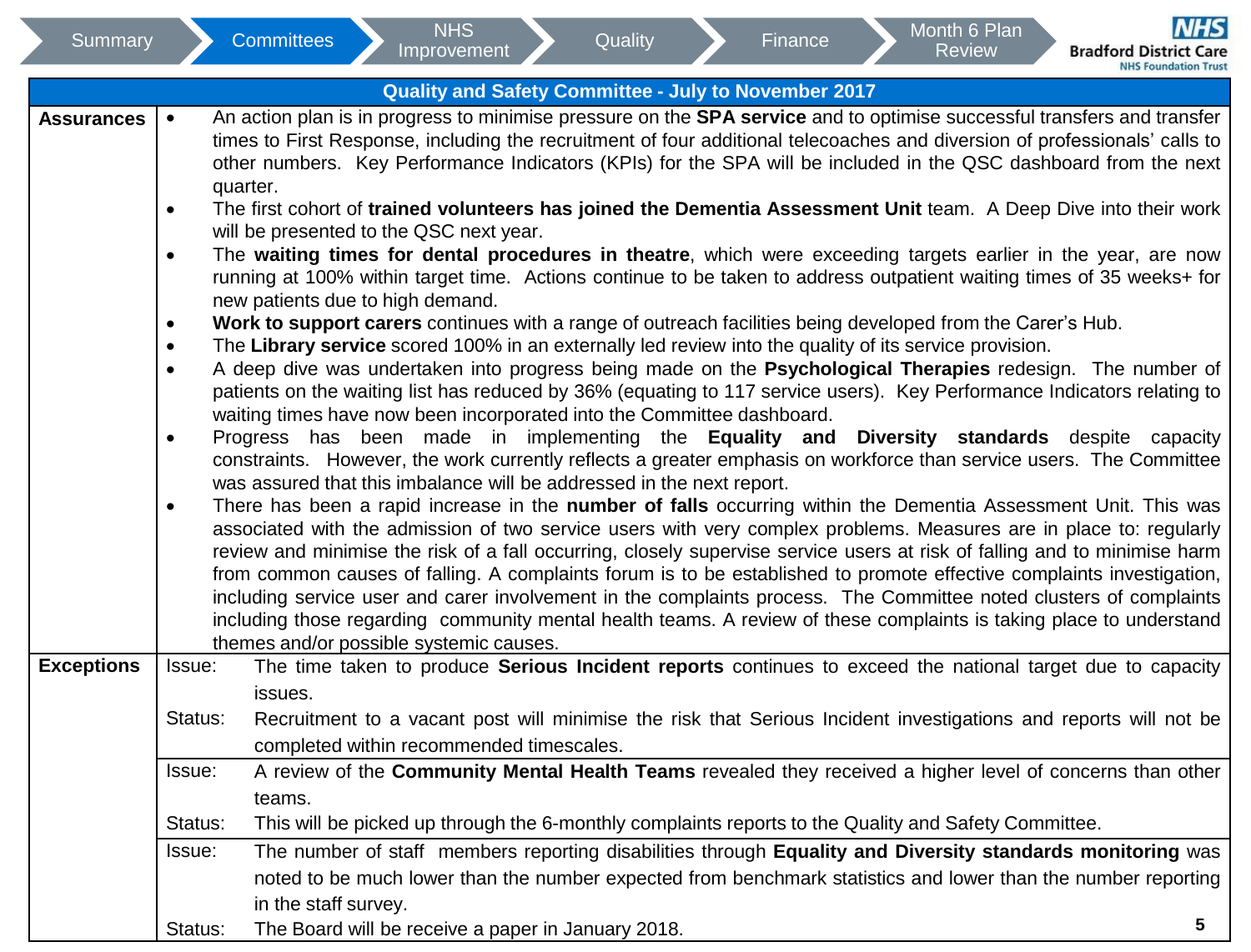<span id="page-5-0"></span>

|                              |                   | Quality and Safety Committee - July to November 2017 continued                                                                                                                                                                                                                                                                                                                                                           |
|------------------------------|-------------------|--------------------------------------------------------------------------------------------------------------------------------------------------------------------------------------------------------------------------------------------------------------------------------------------------------------------------------------------------------------------------------------------------------------------------|
| <b>Exceptions</b>            | Issue:            | National funding streams for health research are shrinking. Work is ongoing to attract commercial funding to<br>support research and innovation. Success is perceived to be unlikely without a dedicated research facility.<br>Additionally, staffing pressures leading to the need to prioritise front-line care are impacting upon the uptake of<br>evidence based practice training and staff engagement in research. |
|                              | Status:           | This will be considered through a further update on research and development progress to the Quality and Safety<br>Committee in 2018 (exact date to be confirmed).                                                                                                                                                                                                                                                       |
|                              | Issue:            | Expected budget reductions of just over a third in both health and local authority children's services in the coming<br>year present a significant challenge. The Committee was assured that Health visiting standards and SOPs are<br>being agreed to promote a consistent approach to quality and that feedback from service users remains very<br>positive.                                                           |
|                              | Status:           | A redesign of the children's pathway, as well as school nursing and services for children with Special Educational<br>Needs, is underway.                                                                                                                                                                                                                                                                                |
|                              | Issue:            | Meeting the needs of those living in care homes and sheltered accommodation, now 25% of the local district<br>nursing caseload, remains a challenge both locally and nationally.                                                                                                                                                                                                                                         |
|                              | Status:           | This work is being taken forward with local partners, including GPs, and the Trust is part of a national network<br>seeking effective ways forward for adults in care homes and their district nursing teams.  A community nursing<br>workforce strategy is now in place resulting in the Trust "growing" its own District Nurses.                                                                                       |
|                              | Issue:<br>Status: | Complaints have been received relating to Bradford and Airedale Neuro-Development Service (BANDs) due to a<br>high number of referrals into a small team which is creating long waiting times.<br>The Clinical Commissioning Group has agreed to close this service to new referrals.                                                                                                                                    |
|                              | Issue:            | The number of incidents relating to smoking are so frequent that current reporting does not provide a realistic<br>picture of where and when smoking materials are being used.                                                                                                                                                                                                                                           |
|                              | Status:           | A review is being prepared including the feasibility of allowing vaping to assist smoking cessation.                                                                                                                                                                                                                                                                                                                     |
| <b>Exceptions</b><br>carried | Issue:            | Committee and Board challenged to consider how they have taken forward their approach to risk tolerance and<br>risk appetite.                                                                                                                                                                                                                                                                                            |
| forward                      | Status:           | Discussions about risk appetite related to one specific element included within the 3-year Risk Management<br>Strategy, which requires further discussion at a Board development session during 2018.                                                                                                                                                                                                                    |
|                              | Issue:<br>Status: | Triangle of Care initiative extended due to capacity issues.<br>To be completed by 31/12/17.                                                                                                                                                                                                                                                                                                                             |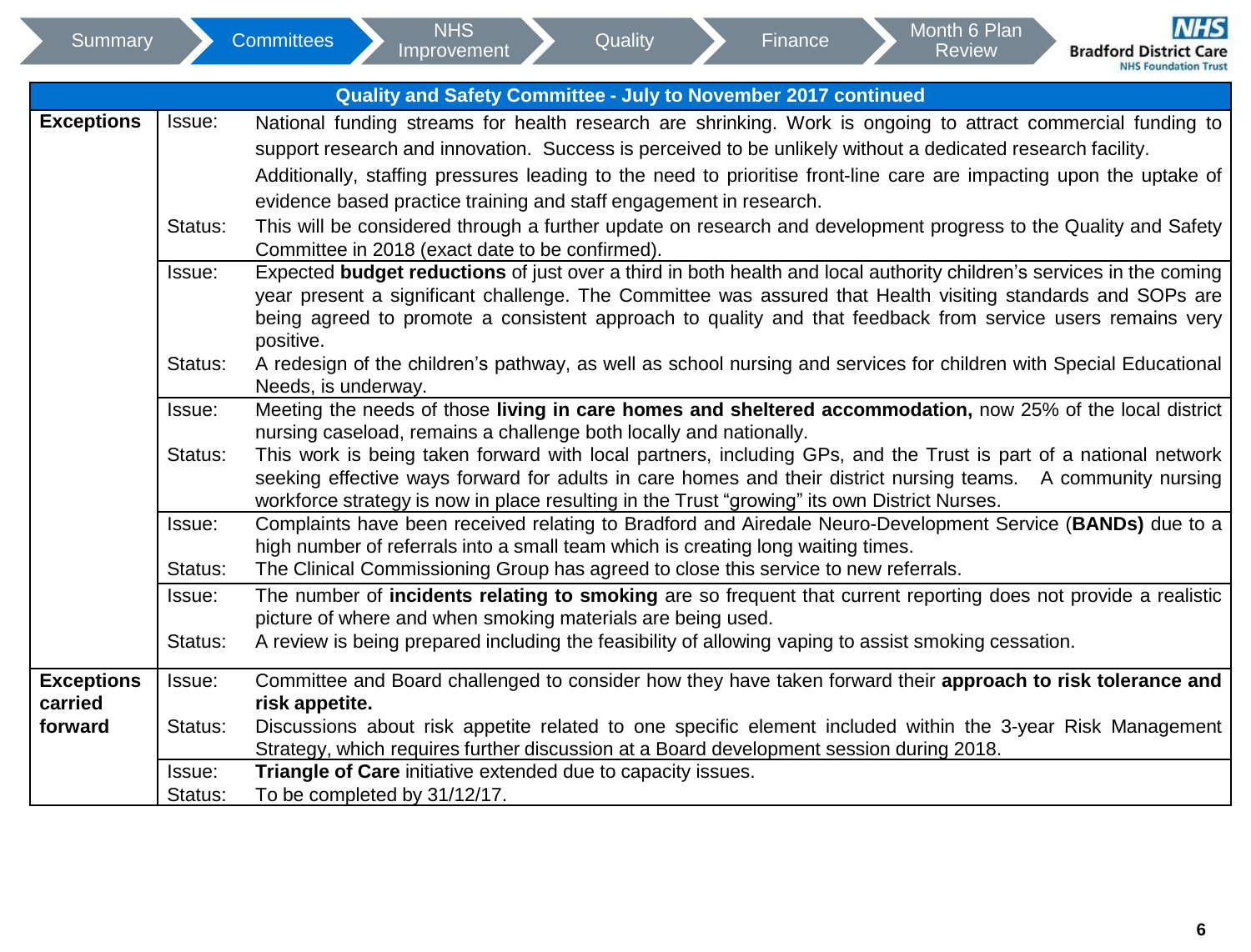**Review** 

# **Single Oversight Framework Operational Performance Metrics**

<span id="page-6-0"></span>

|                  | Indicator                                                                                                                                                                                                                                                                                                                                                                                                |               | Q4 16/17 | Q1 16/17 | Q2 17/18 |        |     |     | Q3 17/18             | Q3 17/18               | Q3 17/18 | National                                                            |                                                                    |
|------------------|----------------------------------------------------------------------------------------------------------------------------------------------------------------------------------------------------------------------------------------------------------------------------------------------------------------------------------------------------------------------------------------------------------|---------------|----------|----------|----------|--------|-----|-----|----------------------|------------------------|----------|---------------------------------------------------------------------|--------------------------------------------------------------------|
| Indicator<br>No. |                                                                                                                                                                                                                                                                                                                                                                                                          | <b>Target</b> | Outturn  | Outturn  | Outturn  | Oct    | Nov | Dec | Numerator<br>Outturn | Denominator<br>Outturn | Outturn  | <b>Benchmark</b>                                                    | Graph                                                              |
| M <sub>3</sub>   | Maximum time of 18 weeks from point of referral to<br>treatment (RTT) in aggregate - patients on an incomplete<br>pathway                                                                                                                                                                                                                                                                                | 92.0%         |          |          |          | 100.0% |     |     | 328                  | 328                    | 100.0%   | 89.1% as of Sep 17                                                  |                                                                    |
| M5               | Patients requiring acute care who received a gatekeeping<br>assessment by a crisis resolution and<br>home treatment team in line with best practice standards                                                                                                                                                                                                                                            | 95.0%         |          |          |          | 100.0% |     |     | 65                   | 65                     | 100.0%   | 98.6% as of<br>$Q2 - 17/18$<br>Next publication date:<br><b>TBC</b> | 100.0%<br>97.5%<br>95.0%<br>92.5%<br>90.09<br>16 16 16 17 17 17 17 |
| M7               | People with a first episode of psychosis begin treatment<br>with a NICE-recommended package of care within 2<br>weeks of referral                                                                                                                                                                                                                                                                        | 50.0%         | 75.3%    | 69.5%    | 78.0%    | 77.5%  |     |     | 31                   | 40                     | 77.5%    |                                                                     | 100.0%<br>80.0%<br>60.0%<br>16 16 16 17 17 17 17 17 17 17 17 17 17 |
|                  | Ensure that cardio-metabolic assessment and treatment<br>for people with psychosis is delivered routinely in the<br>following service areas:                                                                                                                                                                                                                                                             |               |          |          |          |        |     |     |                      |                        |          |                                                                     |                                                                    |
| M19              | a) Inpatient Wards                                                                                                                                                                                                                                                                                                                                                                                       | 90.0%         |          |          | 98.0%    |        |     |     |                      |                        |          |                                                                     |                                                                    |
|                  | b) Early Intervention in psychosis services                                                                                                                                                                                                                                                                                                                                                              | 90.0%         |          |          | 94.0%    |        |     |     |                      |                        |          |                                                                     |                                                                    |
|                  | c) Community mental health services (people on Care<br>Programme Approach)                                                                                                                                                                                                                                                                                                                               | 65.0%         |          |          | 96.0%    |        |     |     |                      |                        |          |                                                                     |                                                                    |
|                  |                                                                                                                                                                                                                                                                                                                                                                                                          |               |          |          |          |        |     |     |                      |                        |          |                                                                     |                                                                    |
|                  | Indicator M7: Data is provided in relation to the waiting time element of the new standard for Early Intervention in Psychosis (EIP). This<br>shows patients who started treatment in October 2017 within two weeks of referral. The number of incomplete pathways (patients waiting) at<br>the end of October 2017 was 42; 26 of these patients have been waiting for more than two weeks.<br>Graph Kev |               |          |          |          |        |     |     |                      |                        |          |                                                                     |                                                                    |

| Graph Key    |  |  |  |  |  |  |  |  |  |  |  |
|--------------|--|--|--|--|--|--|--|--|--|--|--|
| Measure      |  |  |  |  |  |  |  |  |  |  |  |
| Target       |  |  |  |  |  |  |  |  |  |  |  |
| England      |  |  |  |  |  |  |  |  |  |  |  |
| Benchmarking |  |  |  |  |  |  |  |  |  |  |  |
| figure       |  |  |  |  |  |  |  |  |  |  |  |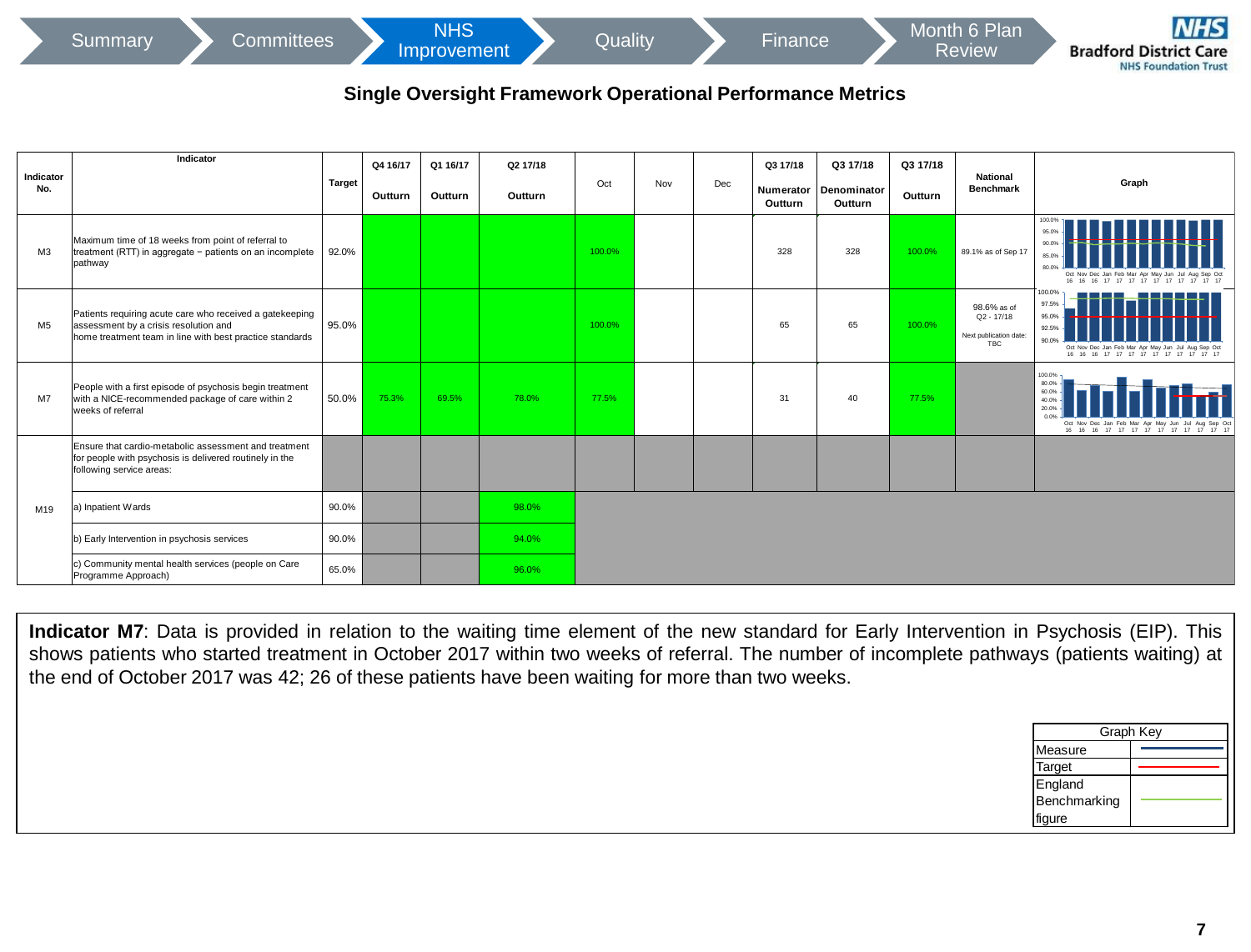|                                                                                          | <b>Committees</b><br>Summary                                                                                                                                                                                                                                                                                                                                                                                                                                                                                                                                                                                                                                                                                                     |               |                     | <b>NHS</b><br>Improvement |                                                                   | Quality |     |     | Finance               |                         |                     | Month 6 Plan<br>Review                                            |                                           | NHS<br><b>Bradford District Care</b><br><b>NHS Foundation Trust</b> |  |
|------------------------------------------------------------------------------------------|----------------------------------------------------------------------------------------------------------------------------------------------------------------------------------------------------------------------------------------------------------------------------------------------------------------------------------------------------------------------------------------------------------------------------------------------------------------------------------------------------------------------------------------------------------------------------------------------------------------------------------------------------------------------------------------------------------------------------------|---------------|---------------------|---------------------------|-------------------------------------------------------------------|---------|-----|-----|-----------------------|-------------------------|---------------------|-------------------------------------------------------------------|-------------------------------------------|---------------------------------------------------------------------|--|
|                                                                                          |                                                                                                                                                                                                                                                                                                                                                                                                                                                                                                                                                                                                                                                                                                                                  |               |                     |                           | <b>Single Oversight Framework Operational Performance Metrics</b> |         |     |     |                       |                         |                     |                                                                   |                                           |                                                                     |  |
| Indicator<br>No.                                                                         | Indicator                                                                                                                                                                                                                                                                                                                                                                                                                                                                                                                                                                                                                                                                                                                        | <b>Target</b> | Q4 16/17<br>Outturn | Q1 16/17<br>Outturn       | Q2 17/18<br>Outturn                                               | Oct     | Nov | Dec | Q3 17/18<br>Numerator | Q3 17/18<br>Denominator | Q3 17/18<br>Outturn | <b>National</b><br><b>Benchmark</b>                               |                                           | Graph                                                               |  |
| M20a                                                                                     | Complete and valid submissions of metrics in the monthly<br>Mental Health Services Data Set Submissions to NHS<br>Digital:<br>Identifier metrics                                                                                                                                                                                                                                                                                                                                                                                                                                                                                                                                                                                 | 95.0%         | 99.5%               | 99.5%                     | 99.5%<br>of Jul 17                                                |         |     |     | Outturn               | Outturn                 |                     | 98.1%<br>Jul 17<br>Next publication date:<br><b>TRC</b>           |                                           |                                                                     |  |
| M20b                                                                                     | Complete and valid submissions of metrics in the monthly<br>Mental Health Services Data Set Submissions to NHS<br>Digital:<br>Priority metrics                                                                                                                                                                                                                                                                                                                                                                                                                                                                                                                                                                                   | 85.0%         |                     |                           |                                                                   |         |     |     | <b>TBC</b>            |                         |                     |                                                                   |                                           |                                                                     |  |
| M21                                                                                      | Proportion of people completing treatment who move to<br>recovery (from IAPT minimum dataset)                                                                                                                                                                                                                                                                                                                                                                                                                                                                                                                                                                                                                                    | 50.0%         | 51.8%               | 54.9%                     | 50.0%<br>(Sept Provisional)                                       |         |     |     |                       |                         |                     | 50.4% as of Jul 17:<br>Next publication date<br>23/11/17          | 60.0%<br>55.0%                            |                                                                     |  |
| waiting time to begin treatment (from IAPT minimum data<br>M10<br>set)<br>within 6 weeks |                                                                                                                                                                                                                                                                                                                                                                                                                                                                                                                                                                                                                                                                                                                                  |               | 94.4%               | 96.4%                     | 96.2%<br>(Sept Provisional)                                       |         |     |     |                       |                         |                     | 88.8% as at<br><b>Jul 17</b><br>Next publication date<br>23/11/17 | on os                                     |                                                                     |  |
| M11                                                                                      | waiting time to begin treatment (from IAPT minimum data<br>set)<br>within 18 weeks                                                                                                                                                                                                                                                                                                                                                                                                                                                                                                                                                                                                                                               | 95.0%         | 99.3%               | 99.2%                     | 99.6%<br>(Sept Provisional)                                       |         |     |     |                       |                         |                     | 99.0% as at<br><b>Jul 17</b><br>Next publication date<br>23/11/17 | 00.0%<br>97.5%<br>95.0%<br>87.5%<br>85.0% |                                                                     |  |
|                                                                                          | Indicator M20a: This Mental Health Services Data Set (MHSDS) data completeness indicator comprises NHS number, date of birth,<br>postcode, gender, GP and commissioner. Data has been provided based on internal calculations from the MHSDS.<br>Indicators M20a and M20b: NHS Improvement's updated Single Oversight Framework confirms that these metrics will be replaced by the<br>Data Quality Maturity Index – Mental Health Services Data Set (MHSDS) Data Score, which is published by NHS Digital.<br>Indicators M21, M10, M11: Within the Single Oversight Framework, Trust performance for Improving Access to Psychological Therapies<br>(IAPT) is assessed quarterly, based on final data published by NHS Digital. |               |                     |                           |                                                                   |         |     |     |                       |                         |                     |                                                                   |                                           |                                                                     |  |
|                                                                                          |                                                                                                                                                                                                                                                                                                                                                                                                                                                                                                                                                                                                                                                                                                                                  |               |                     |                           |                                                                   |         |     |     |                       |                         |                     |                                                                   |                                           | Graph Key                                                           |  |

| Graph Key    |  |  |  |  |  |  |  |  |  |  |
|--------------|--|--|--|--|--|--|--|--|--|--|
| Measure      |  |  |  |  |  |  |  |  |  |  |
| Target       |  |  |  |  |  |  |  |  |  |  |
| England      |  |  |  |  |  |  |  |  |  |  |
| Benchmarking |  |  |  |  |  |  |  |  |  |  |
| figure       |  |  |  |  |  |  |  |  |  |  |
|              |  |  |  |  |  |  |  |  |  |  |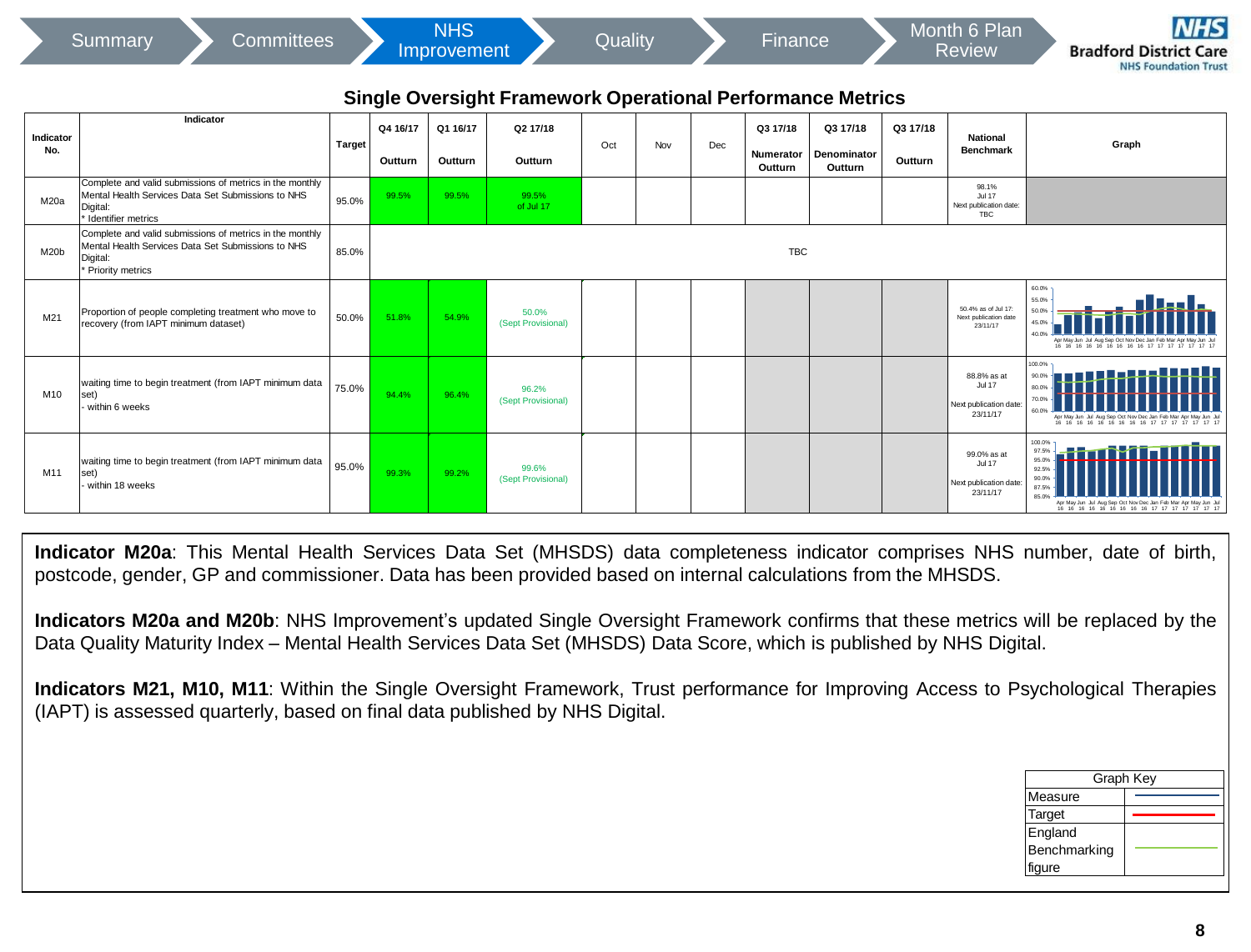| Summary | <b>Committees</b> |                         | <b>NHS</b><br>Improvement | Quality<br><b>Serious Incident Numbers</b> | Finance               | Month 6 Plan<br>Review | <b>NHS</b><br><b>Bradford District Care</b><br><b>NHS Foundation Trust</b> |
|---------|-------------------|-------------------------|---------------------------|--------------------------------------------|-----------------------|------------------------|----------------------------------------------------------------------------|
|         |                   | <b>Indicator</b><br>No. | 16/17<br>Out-turn         | This month's performance                   | 17/18 Year<br>to Date |                        |                                                                            |
|         |                   | Q <sub>3</sub>          | 96                        | 1                                          | 17                    |                        |                                                                            |
|         | 7<br>6            |                         |                           |                                            |                       |                        |                                                                            |
|         | 5                 |                         |                           |                                            |                       |                        |                                                                            |



|                         | .<br>-- | ---<br>-- | .<br>- - - | .<br>- - | .<br>- - | .<br>-- | .<br>- - | .<br>- - | .<br>. | סיי<br>. | ---<br>- - | $\sim$<br>- - |
|-------------------------|---------|-----------|------------|----------|----------|---------|----------|----------|--------|----------|------------|---------------|
| Serious incidents Other |         |           |            |          |          |         |          |          |        |          |            |               |
| Suicides<br>Suspected   |         |           |            |          |          |         |          |          |        |          |            |               |

This data is monitored in more detail via the Quality and Safety Committee (QSC) on a quarterly basis.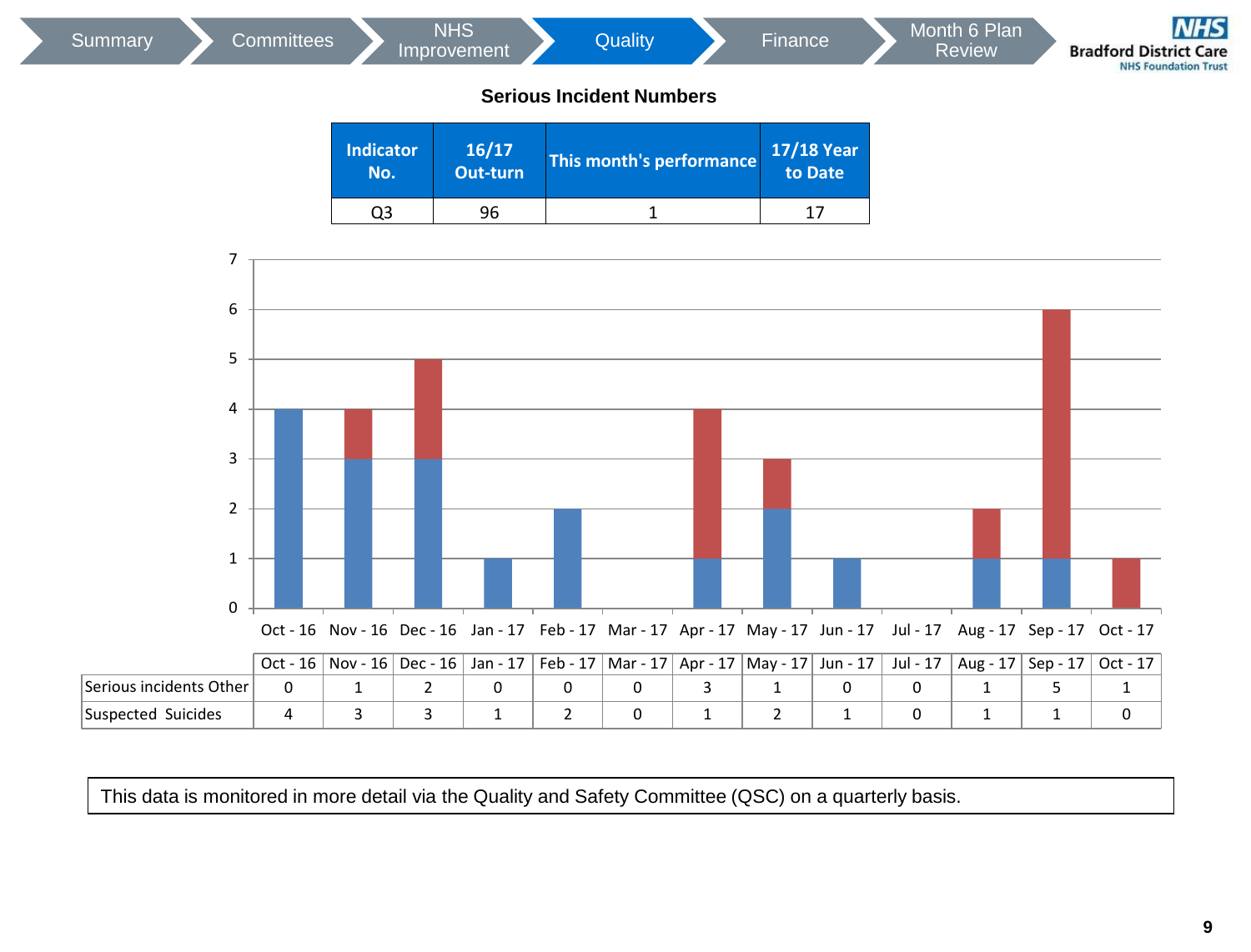NHS<br>[Improvement](#page-5-0) Quality Finance Month 6 Plan

# **Patient and Service User Experiences: Overview by Service Areas**

Reporting Period: Quarter 2 2017/18 (July, August, September 2017)

| <b>Service Area</b>                        | <b>Number of</b><br><b>Reviews</b> | <b>Percentage likely</b><br>to recommend |
|--------------------------------------------|------------------------------------|------------------------------------------|
| Trust as whole                             | 1324                               | 96%                                      |
| <b>Acute Wards</b>                         | 105                                | 90%                                      |
| <b>Community Mental Health Teams</b>       | 41                                 | 85%                                      |
| <b>Community Nursing</b>                   | 90                                 | 99%                                      |
| <b>Dental Services</b>                     | 312                                | 98%                                      |
| <b>District Wide Specialist Services</b>   | 35                                 | 100%                                     |
| <b>Family Nurse Partnership Speciality</b> | 8                                  | 100%                                     |
| <b>Health Visiting</b>                     | 318                                | 98%                                      |
| Learning Disabilities                      | 60                                 | 100%                                     |
| Looked after Children                      | 43                                 | 88%                                      |
| Older Peoples Mental Health                | 55                                 | 93%                                      |
| <b>Podiatry Speciality</b>                 | 97                                 | 100%                                     |
| Psychological Therapies City Locality      | 4                                  | 100%                                     |
| <b>School Nursing</b>                      | 65                                 | 91%                                      |
| Specialist Inpatient services              | 58                                 | 90%                                      |
| Speech and Language Therapy                | 30                                 | 100%                                     |
| Unknown Specialty                          | 1                                  | 100%                                     |
| <b>Volunteer Services</b>                  | $\overline{2}$                     | 100%                                     |

The table shows for each service area: the number of Friends and Family Test reviews received and the percentage who would be either likely or extremely likely to recommend the service (this is percentage of reviews where a preference was expressed).

**Review** 

The 'unknown speciality' is where the reviewer did not complete the name of the service / ward.

A report was provided to the Executive Management Team in August to determine data sets to be provided to Board, Quality and Safety Committee and commissioners. Further discussions are to be held with Quality and Safety Committee members.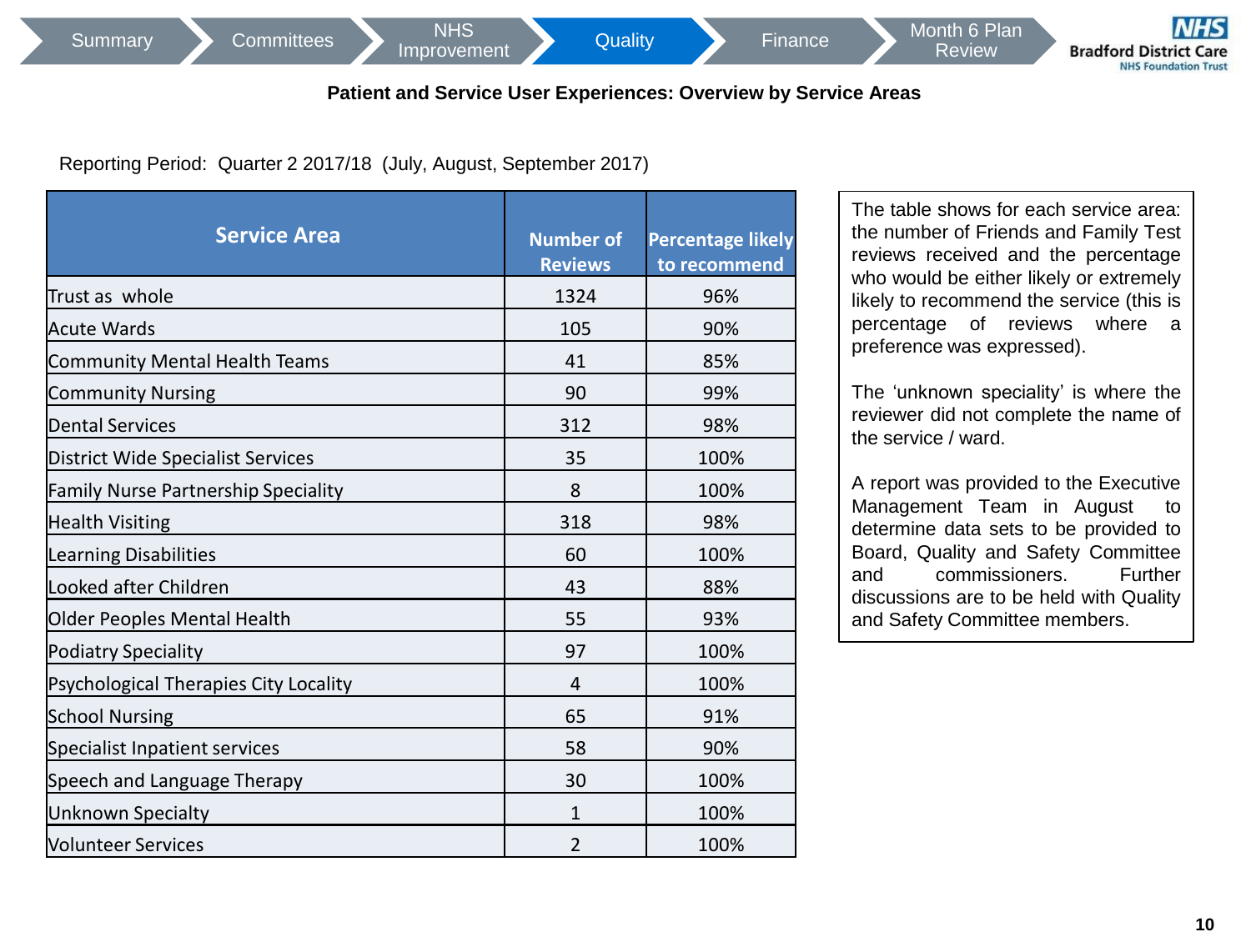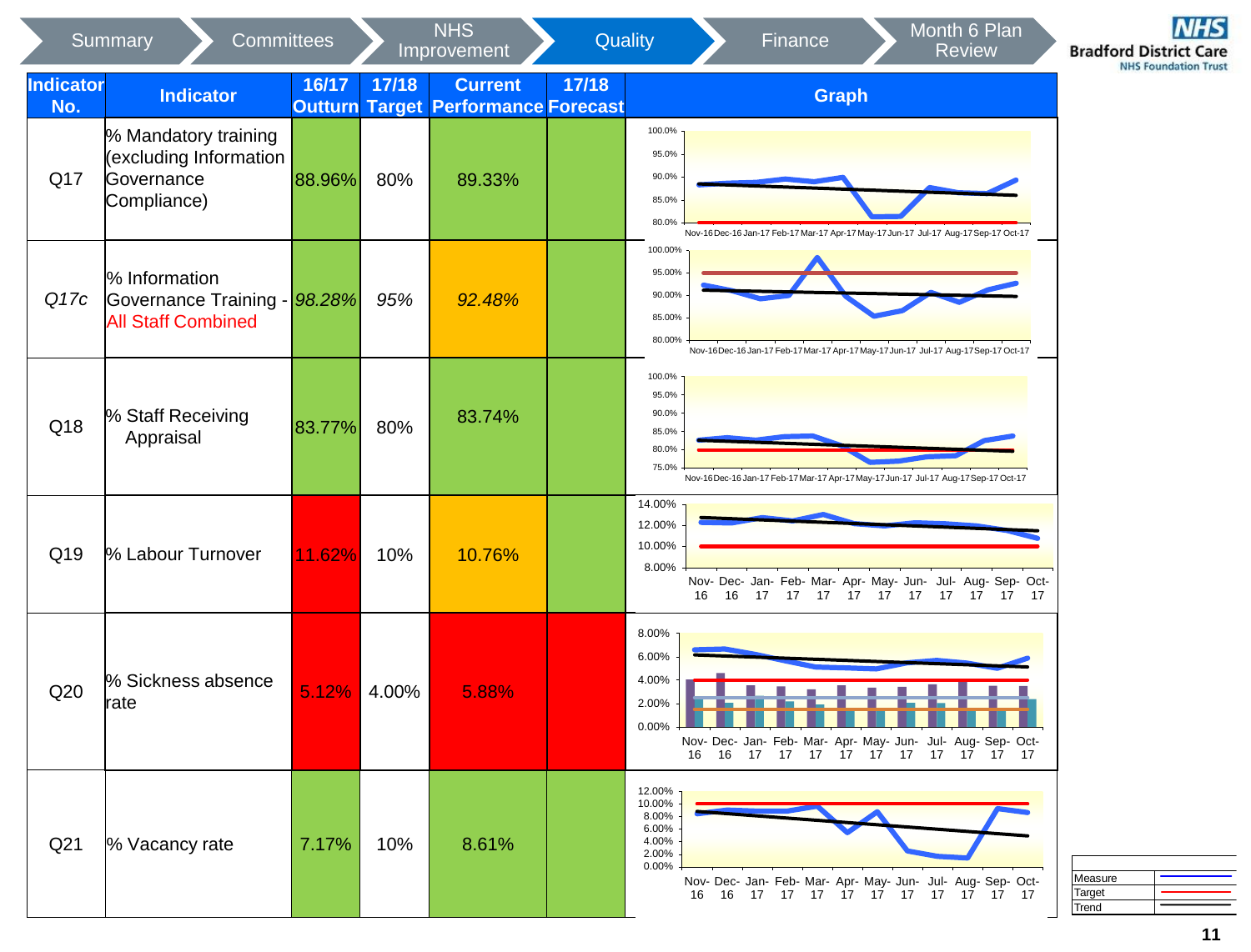NHS<br>[Improvement](#page-5-0) Quality Finance Month 6 Plan

Review

**Bradford District Care NHS Foundation Trust** 

# **Finance Key Measures**

|                                       | <b>Year to Date</b> |               |                       | <b>Forecast Outturn</b> |        |               |                              |            |
|---------------------------------------|---------------------|---------------|-----------------------|-------------------------|--------|---------------|------------------------------|------------|
| £000's                                | Plan                | <b>Actual</b> | Variance<br>(Adv)/Fav | <b>RAG</b>              | Plan   | <b>Actual</b> | <b>Variance</b><br>(Adv)/Fav | <b>RAG</b> |
| Net Surplus/(Deficit)                 | (673)               | 1,203         | 1,876                 | $\bullet$               | 1,578  | 1,578         |                              |            |
| Technical Adjustments                 |                     |               |                       | $\bullet$               |        |               |                              |            |
| Performance against the Control Total | (673)               | 1,203         | 1,876                 | $\bigcirc$              | 1,578  | 1,578         |                              |            |
| CIPs (before High Risk Reserve)       | 3,901               | 3,970         | 69                    | $\bigcirc$              | 7,973  | 7,553         | (420)                        |            |
| Capital Expenditure                   | 2,183               | 1,712         | 471                   | $\bigcirc$              | 3,528  | 3,528         |                              |            |
| Cash Balance                          | 11,715              | 15,922        | 4,207                 | $\bigcirc$              | 11,485 | 14,000        | 2,515                        |            |
| Use of Resources                      | $\overline{2}$      | 1             | $\mathbf{1}$          | $\bigcirc$              | 1      | 1             |                              |            |

| <b>C</b> Favourable variance             |
|------------------------------------------|
| Adverse variance under £100k or 10%      |
| Adverse variance £100k or 10% or greater |

Note for RAG for Cost Improvement Plans (CIPs) – 10% variance is amber, over 10% is red

After taking into account the high risk CIP reserve performance is £80k ahead of plan. A key focus remains recurrent scheme delivery and/or substitution and is subject to Finance, Business and Investment Committee scrutiny.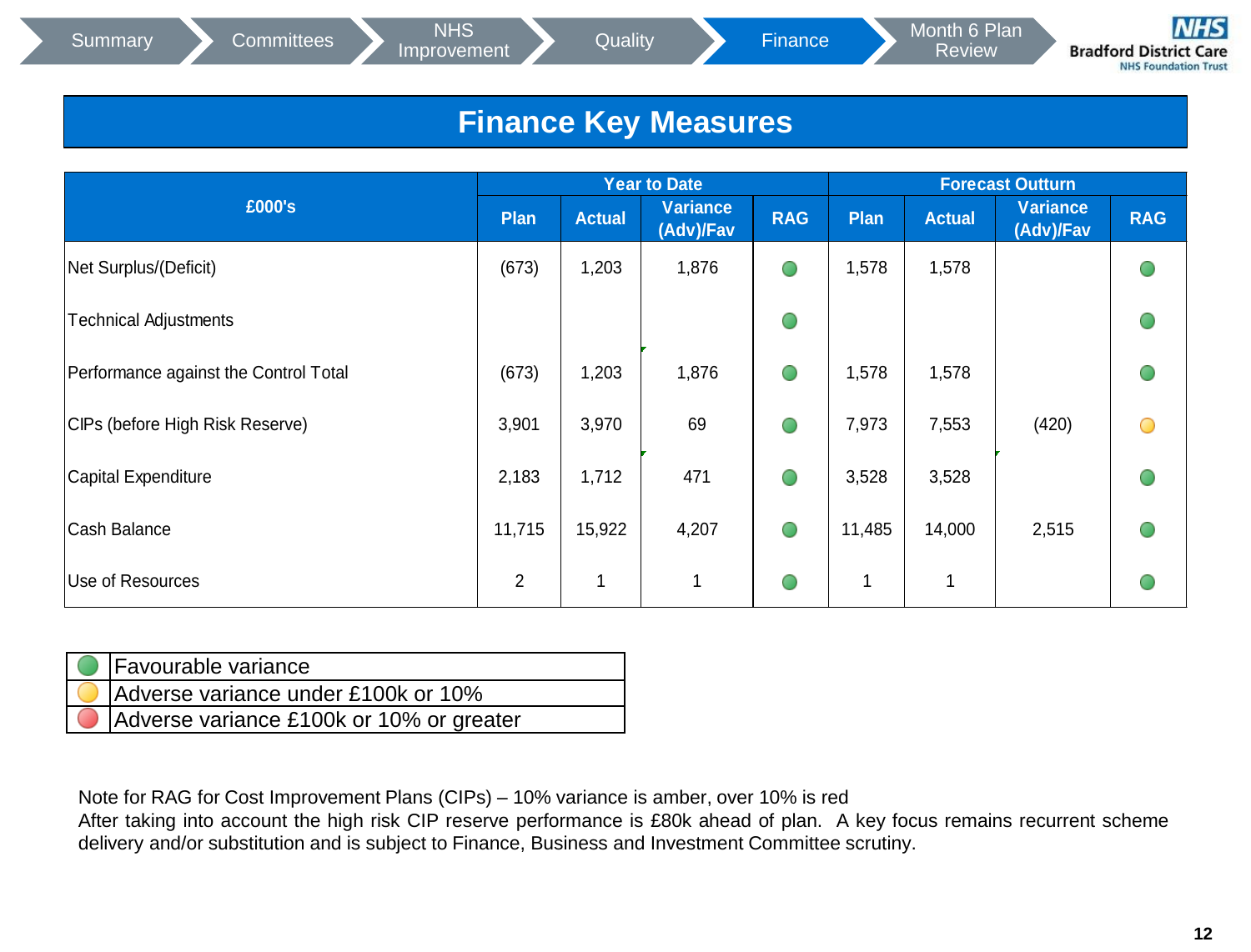| <b>Committees</b><br>Summary                                                               | <b>NHS</b><br>Quality<br>Improvement                                           | NHS<br>Month 6 Plan<br>Finance<br><b>Review</b><br><b>Bradford District Care</b>                                                            |  |  |  |  |
|--------------------------------------------------------------------------------------------|--------------------------------------------------------------------------------|---------------------------------------------------------------------------------------------------------------------------------------------|--|--|--|--|
|                                                                                            |                                                                                | <b>NHS Foundation Trust</b>                                                                                                                 |  |  |  |  |
| <b>Month 6: Operational Plan Review</b>                                                    |                                                                                |                                                                                                                                             |  |  |  |  |
|                                                                                            |                                                                                | In March 2017, the Board approved the Trust's Operational Plan for 2017/18 and 2018/19. The Operational Plan is a key document, setting out |  |  |  |  |
|                                                                                            |                                                                                | priorities and ambitions for the Trust. In October 2017, the Board reviewed progress in implementation of the Trust's Operational Plan and  |  |  |  |  |
| considered performance against key milestones as at month 6.                               |                                                                                |                                                                                                                                             |  |  |  |  |
|                                                                                            | Key priorities not proceeding in accordance with plan and mitigations in place |                                                                                                                                             |  |  |  |  |
| <b>Operational Plan Objectives and Priorities</b><br><b>Potential Risks to Achievement</b> |                                                                                | <b>Mitigating Actions</b>                                                                                                                   |  |  |  |  |
| <b>OPERATIONAL PRIORITIES</b>                                                              |                                                                                |                                                                                                                                             |  |  |  |  |
| Review bed occupancy, deliver alternative                                                  | Levels of in-patient occupancy and                                             | NHS Improvement - 90 day rapid improvement project:                                                                                         |  |  |  |  |
| community model for acute/crisis mental health.                                            | acuity                                                                         | Criteria led discharge                                                                                                                      |  |  |  |  |
| Explore the introduction of a 2-shift system for mental                                    | Paused following feedback from                                                 | NHS Improvement - 90 day rapid improvement project:                                                                                         |  |  |  |  |
| health acute and specialist in-patient wards.                                              | other trusts                                                                   | Health Auto-roster pilot                                                                                                                    |  |  |  |  |
| Actively explore workforce development                                                     | Recruitment to medical and nursing                                             | Roll-out of acuity model to acute mental health wards.                                                                                      |  |  |  |  |
| opportunities in our acute care services.                                                  | roles, turnover                                                                | Recruitment fayres. Proactive work with universities<br>to                                                                                  |  |  |  |  |
|                                                                                            |                                                                                | recruit newly qualified nurses                                                                                                              |  |  |  |  |
| Further develop the psychological therapies hub                                            | Waiting times for specialist                                                   | Waiting list redesign, service redesign, waiting list initiative                                                                            |  |  |  |  |
| model so that capacity meets demand.                                                       | psychological therapies                                                        |                                                                                                                                             |  |  |  |  |
| Assess and suggest mitigations to reduce the                                               | Volatility in care home sector. Impact                                         | Work with health, local authority, voluntary and community                                                                                  |  |  |  |  |
| impacts from reduced social care provision.                                                | of Council budget reductions                                                   | sector partners in Accountable Care System developments,                                                                                    |  |  |  |  |
|                                                                                            |                                                                                | to deliver new models of care                                                                                                               |  |  |  |  |
| Work with CCGs to review Bradford and Airedale                                             | CCG Commissioned capacity does<br>not match demand                             | West Yorkshire mapping exercise undertaken across adult                                                                                     |  |  |  |  |
| Neuro Development Service to meet current demand<br>within acceptable waiting times.       |                                                                                | and children's services with plans to develop commissioning<br>at a West Yorkshire level.                                                   |  |  |  |  |
| Enhance dementia care by developing the workforce;                                         | High occupancy, high sickness,                                                 | Safer staffing numbers increased. Recruitment plan. Pilot of                                                                                |  |  |  |  |
| local and national profiling; working more closely with                                    | increasing acuity, observation costs                                           | an acuity model. Staff grade doctor joined<br>ward. 12                                                                                      |  |  |  |  |
| the community.                                                                             |                                                                                | volunteers for Dementia Assessment Unit                                                                                                     |  |  |  |  |
| Assess and suggest mitigations to manage the impact                                        | Demand and acuity increasing                                                   | Developing National Quality Board reporting. Capacity and                                                                                   |  |  |  |  |
| of de-registration of nursing homes.                                                       |                                                                                | demand paper for commissioners                                                                                                              |  |  |  |  |
| Deliver Skills, Training and Employment Pathways                                           | Change in DWP requirements,                                                    | Working closely with our partner The Cellar Trust and with                                                                                  |  |  |  |  |
| for people with mental health problems.                                                    | referrals from Job Centre coaches                                              | Job Centres.                                                                                                                                |  |  |  |  |
| <b>CORPORATE PRIORITIES</b>                                                                |                                                                                |                                                                                                                                             |  |  |  |  |
| Support the transformation activities within the                                           | Cost Improvements rated red and                                                | Mitigation plans including exceptions and actions reported                                                                                  |  |  |  |  |
| transformation and improvement programme.                                                  | requiring mitigation in-year                                                   | monthly to Directors' meeting and 6-weekly via Committee.                                                                                   |  |  |  |  |
| Workforce: capacity and capability; efficiency,                                            | Staff turnover,<br>vacancies<br>and                                            | Centre of Excellence (support staff); staff bank;                                                                                           |  |  |  |  |
| effectiveness and productivity; working in partnership                                     | sickness. Shortage of key staff.                                               | apprenticeship strategy; proactive recruitment; review of                                                                                   |  |  |  |  |
| across the local and West Yorkshire Sustainability and                                     | Required training. Medical agency                                              | programme;<br>review<br>of<br>attendance<br>preceptorship                                                                                   |  |  |  |  |
| <b>Transformation Programme</b>                                                            | cap breaches. 2016 Staff survey                                                | management policy, improvement project: Staff Retention                                                                                     |  |  |  |  |
|                                                                                            | results                                                                        |                                                                                                                                             |  |  |  |  |